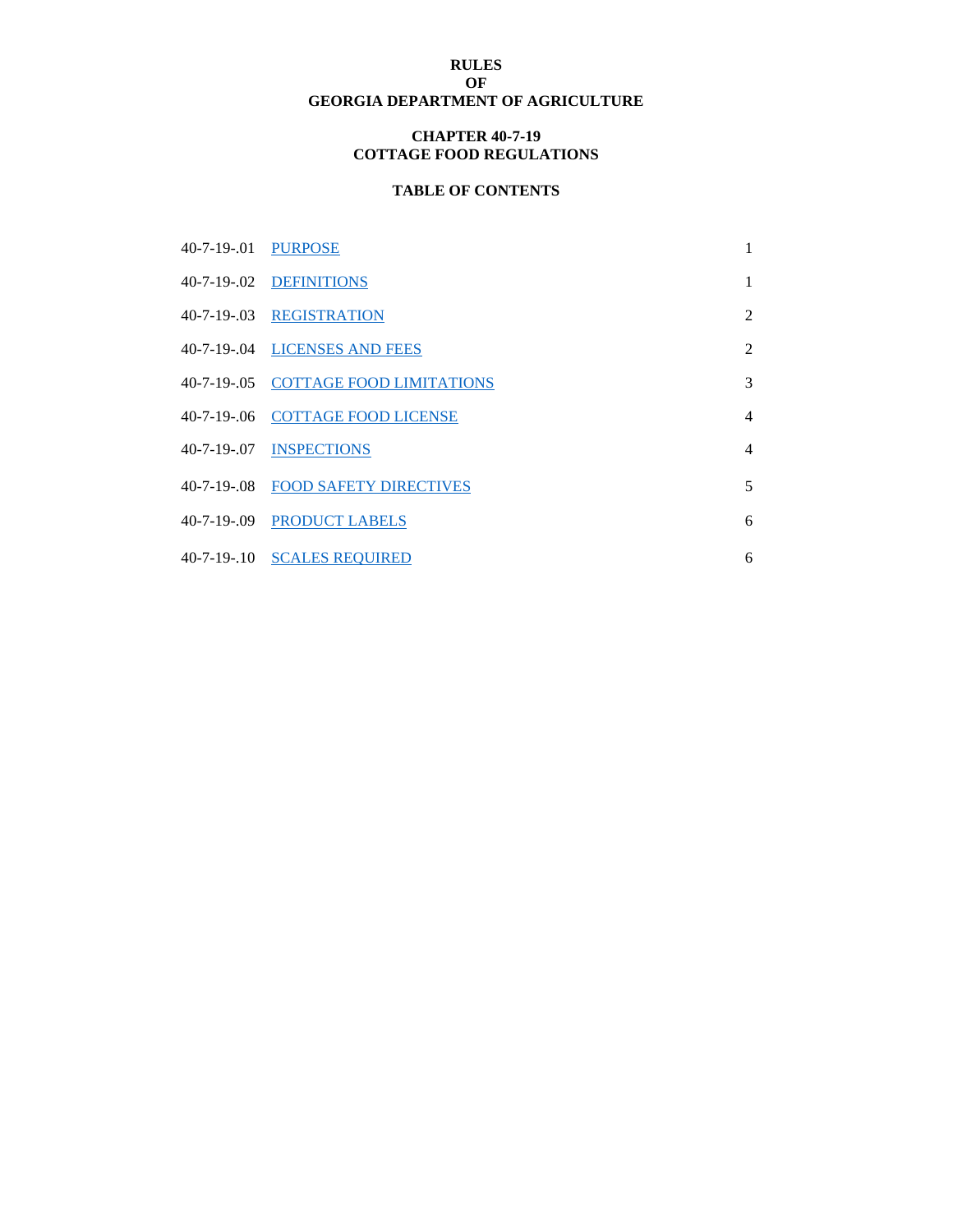<span id="page-1-0"></span>**40-7-19-.01 PURPOSE.** The purpose of this Chapter is to allow individuals using home kitchens to prepare, manufacture, and sell non-potentially hazardous foods to the public.

Authority: O.C.G.A. § 26-2-34.

<span id="page-1-1"></span>**40-7-19-.02 DEFINITIONS.** As used in this Chapter, the term:

- (1) **"Bulk food"** means food in aggregate containers from which quantities desired by the consumer are withdrawn.
- (2) **"Consumer"** means a person who is a member of the public, takes possession of food, is not functioning in the capacity of an operator of a Food Sales Establishment or Food Processing Plant, and does not offer the food for resale.
- (3) **"Cottage food operator"** means a person who produces cottage food products only in the home kitchen of that person's primary domestic residence and only for sale directly to the consumer.
- (4) **"Cottage food products"** means non-potentially hazardous baked goods, jams, jellies, preserves, and other nonpotentially hazardous foods produced in the home kitchen of a domestic residence.
- (5) **"Domestic residence"** means a single-family dwelling or an area within a rental unit where a single person or family actually resides; but does not include any group or communal residential setting within any type of structure or any outbuilding, shed, barn, or other similar structure.
- (6) **"Easily Cleanable"** means a characteristic of a surface that:
	- (a) Allows effective removal of soil by normal cleaning methods;
	- (b) Is dependent on the material, design, construction, and installation of the surface; and
	- (c) Varies with the likelihood of the surface's role in introducing pathogenic or toxigenic agents or other contaminants into food based on the surface's approved placement, purpose, and use.
- (7) **"Equipment"** means a normal household article that is used in the manufacture of cottage food products such as a freezer, grinder, hood, ice maker, mixer, oven, reach-in refrigerator, scale, sink, slicer, stove, table, temperaturemeasuring device, or warewashing machine; but does not include industrial or commercial grade equipment that, due to their size, cannot be effectively cleaned in residential sinks or dishwashers.
- (8) **"Food"** means a raw, cooked, or processed edible substance, ice, beverage, or ingredient used or intended for use or for sale in whole or in part for human consumption, or chewing gum.
- (9) **"Foodborne disease outbreak"** means the occurrence of two or more cases of a similar illness resulting from the ingestion of a common food.
- (10)**"Food-contact surface"** means:
	- (a) A surface of equipment or a utensil with which food normally comes into contact; or
	- (b) A surface of equipment or a utensil from which food may drain, drip, or splash into a food or onto a surface normally in contact with food.
- (11)**"Home kitchen"** means a kitchen primarily intended for use by the residents of a home. It may contain one or more stoves or ovens, which may be a double oven, designed for residential use. It must not include commercial types of equipment.
- (12)**"License"** means the document issued by the Department that authorizes a cottage food operator to produce cottage food products in their home kitchen. The Cottage Food License should not be considered a loophole or alternative to the Food Establishment License, or the requirement to obtain a Food Establishment License for Food Establishments under Subject 40-7-1.
- (13)**"Packaged"** means bottled, canned, cartoned, securely bagged, or securely wrapped in a cottage food operation. "Packaged" does not include a wrapper, carry-out box, or other nondurable container used to containerize food with the purpose of facilitating food protection during service and receipt of the food by the consumer.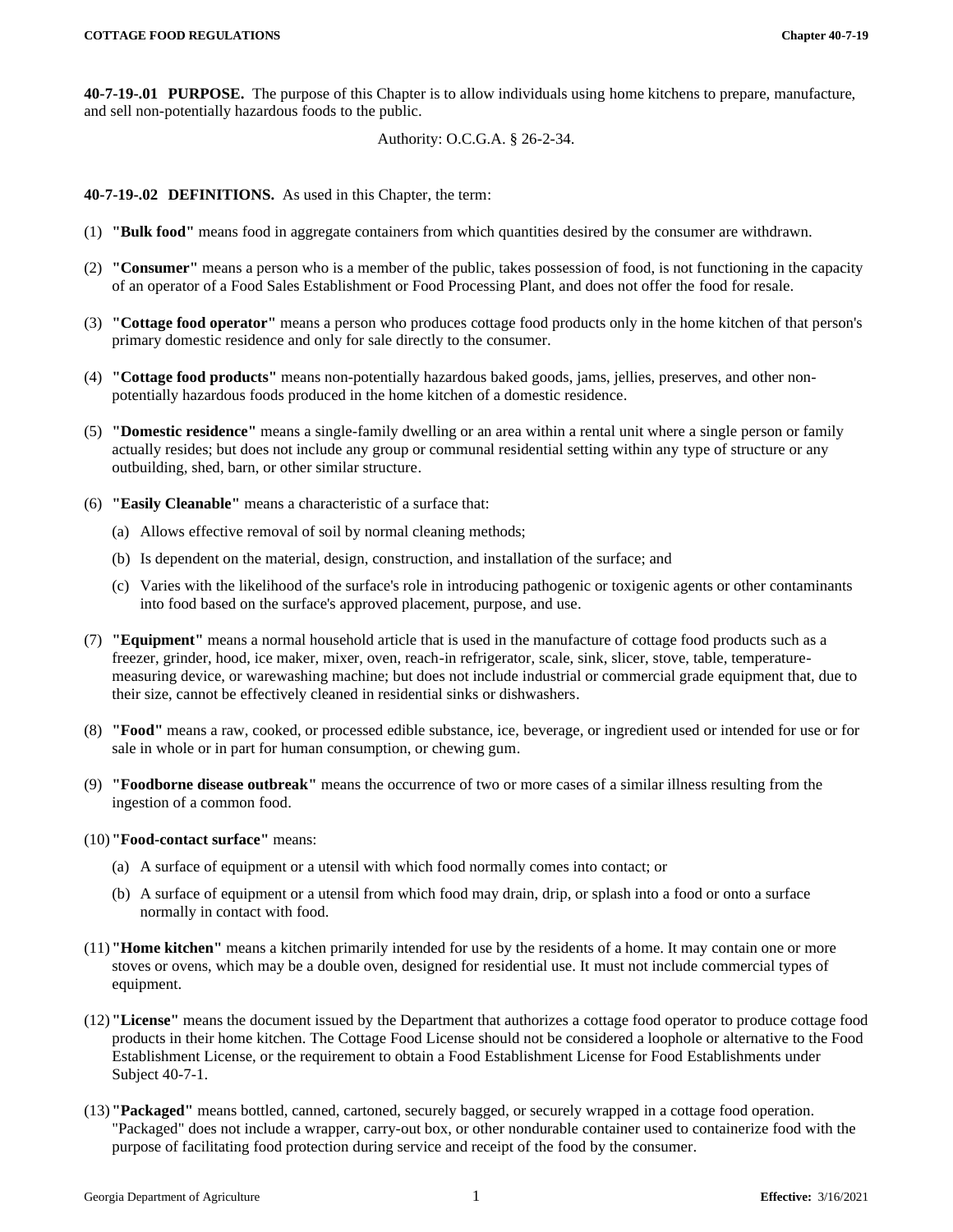- (14) **"Permitted area"** means the portion of a domestic residence housing a home kitchen where the preparation, packaging, storage, or handling of cottage food products occurs.
- (15)**"Personal Care Items"** means items or substances that may be poisonous, toxic, or a source of contamination and are used to maintain or enhance a person's health, hygiene, or appearance; which include items such as medicines, first aid supplies, cosmetics, and toiletries such as toothpaste and mouthwash.
- (16)**"Potentially hazardous foods"** means foods requiring temperature control for safety because they are capable of supporting the rapid growth of pathogenic or toxigenic microorganisms, or the growth and toxin production of *Clostridium botulinum*.
- (17)**"Public water system"** has the meaning stated in 40 CFR 141.
- (18) **"Ready-to-eat food"** means a bakery item such as bread, cakes, pies, fillings, or icing for which further cooking is not required for food safety.
- (19)**"Single-use articles"** means utensils and bulk food containers designed and constructed to be used once and discarded; including items such as wax paper, butcher paper, plastic wrap, formed aluminum food containers, jars, plastic tubs or buckets, bread wrappers, pickle barrels, ketchup bottles, and number 10 cans which do not meet the materials, durability, strength, and cleanability specifications for multiuse utensils.
- (20)**"Smooth"** means a food-contact surface having a surface free of pits and inclusions; or a floor, wall, or ceiling having an even or level surface with no roughness or projections that renders it difficult to clean.
- <span id="page-2-0"></span>(21)**"Utensil"** means a food-contact implement or container used in the storage, preparation, transportation, dispensing, sale, or service of food, such as kitchenware or tableware that is multiuse, single-use articles, and gloves used in contact with food.

Authority: O.C.G.A. § 26-2-34.

**40-7-19-.03 REGISTRATION.** A cottage food operator must register with the Georgia Department of Agriculture's Food Safety Division before commencing operations. The application for registration must include the following:

- (1) The business name and home address of the cottage food operator;
- (2) A list of the cottage food products that the cottage food operator intends to produce;
- (3) Indication of private or public water system. If a public water system is utilized for the manufacture of cottage food products, the cottage food operator must attach a copy of their most recent water bill to the registration form;
- (4) Indication that the cottage food operator has attended and passed a Food Safety training class accredited by the American National Standards Institute (ANSI). A copy of their certificate must be attached to the registration form;
- (5) Indication that the cottage food operator has checked with their municipal and county governments to ensure a home business is allowed; and
- (6) An affidavit attesting that, by completing the registration form, the cottage food operator expressly grants the Georgia Department of Agriculture the right of entry to the residence during normal business hours, or at other reasonable times, for investigation of any consumer complaint, a foodborne disease outbreak, or other public health emergency. Refusal to allow entry during normal business hours, or at other reasonable times, will result in revocation of their Cottage Food License.

Authority: O.C.G.A. § 26-2-34.

### <span id="page-2-1"></span>**40-7-19-.04 LICENSES AND FEES.**

(1) A person must not operate as a cottage food operator without registering with and obtaining a license from the Department.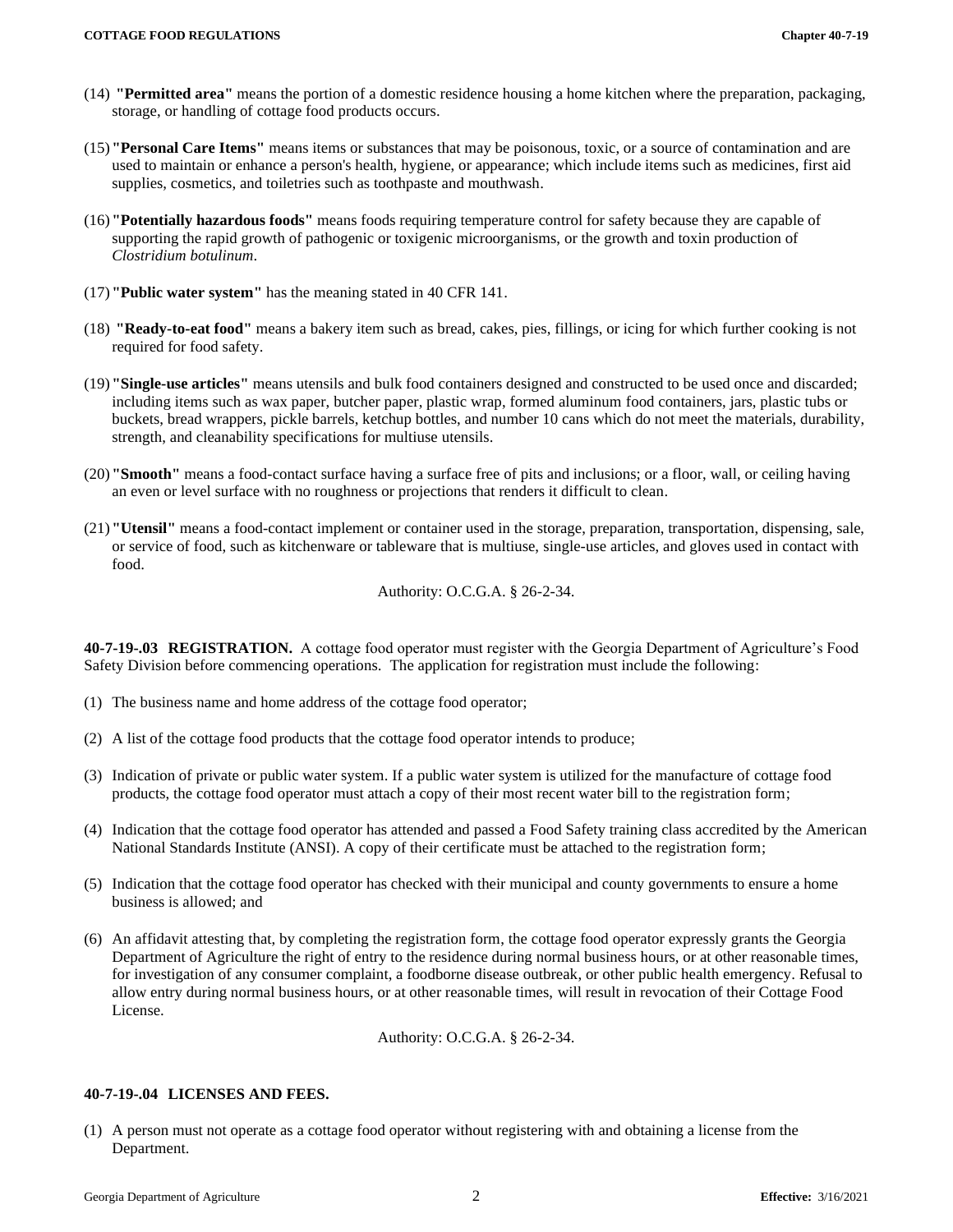- (2) The annual fee for the Cottage Food License will be \$100.00. Registration must be completed annually for permitted cottage food operators, according to calendar year. For new applicants registering after June 30th, the fee for the License will be reduced by 50%.
- (3) Water analysis, for coliform bacteria and nitrates, will be required annually for cottage food operators with a private water supply; and a copy of the water analysis results must be attached to the registration form. The most recent copy of the annual water analysis results must be maintained by the cottage food operator and provided to the Department upon request. The cottage food operator must also adhere to the requirements found in the Department's *Non-Public Water Supply Testing Guidance* document.
- (4) Cottage Food Licenses are not required for individuals selling home produced non-potentially hazardous foods only at non-profit events as described in O.C.G.A. § 26-2-21(a)(5)(C).

Authority: O.C.G.A. § 26-2-34.

### <span id="page-3-0"></span>**40-7-19-.05 COTTAGE FOOD LIMITATIONS.** Cottage Food Operators:

- (1) May only produce non-potentially hazardous foods. Examples of these foods include:
	- (a) Loaf breads, rolls, and biscuits;
	- (b) Cakes (except those that require refrigeration due to cream cheese icing, fillings, or high moisture content such as tres leche);
	- (c) Pastries and cookies;
	- (d) Candies and confections;
	- (e) Fruit pies;
	- (f) Jams, jellies, and preserves (Not to include Fruit Butters whose commercial sterility may be affected by reduced sugar/pectin levels);
	- (g) Dried fruits;
	- (h) Dry herbs, seasonings and mixtures;
	- (i) Cereals, trail mixes, and granola;
	- (j) Coated or uncoated nuts;
	- (k) Vinegar and flavored vinegars; and
	- (l) Popcorn, popcorn balls, and cotton candy.
- (2) Sale of cottage food products must be to the end consumer. No distribution or wholesale is allowed, including to hotels, restaurants, or institutions.
- (3) The cottage food operator may only produce the cottage food products listed on their registration form. To add additional products to the list, the cottage food operator must submit a new registration form, including an additional License fee for processing the registration form and re-inspection to ensure that their facilities and equipment are adequate for production of the new cottage food products.
- (4) Cottage food products must not be manufactured in conjunction with any domestic activities; including, but not limited to, family meal preparation, dishwashing, clothes washing or ironing, kitchen cleaning, or guest entertainment.
- (5) Home canned produce must not be used as an ingredient in cottage food products. Most home canned products are not approved for production under these Regulations, *with the exception of jams and jellies*.

Authority: O.C.G.A. § 26-2-34.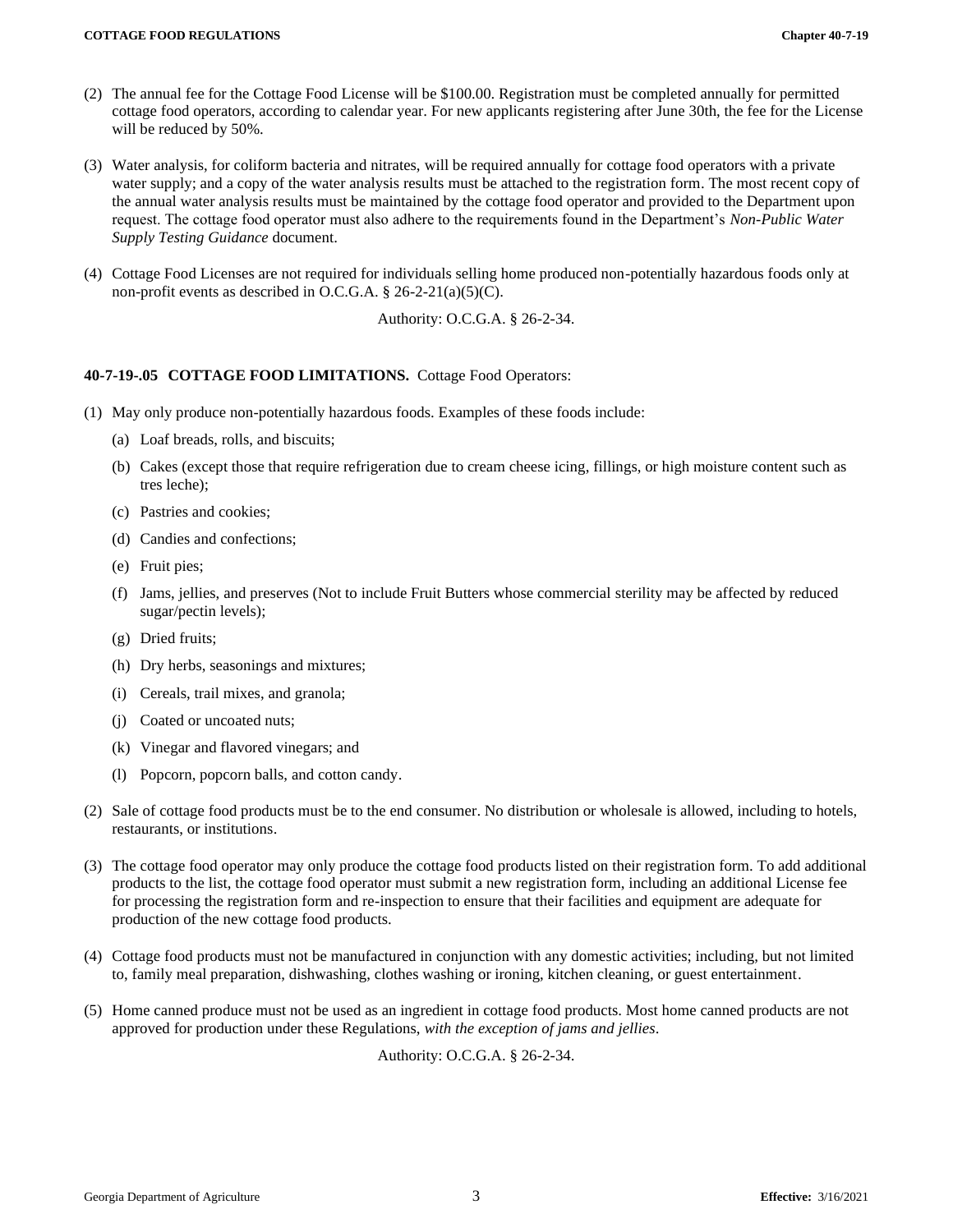#### <span id="page-4-0"></span>**40-7-19-.06 COTTAGE FOOD LICENSE.**

- (1) A Cottage Food License will be issued following a review of the registration application, and upon completion of a preoperational inspection of the cottage food operator's home kitchen to evaluate the kitchen facilities and ensure compliance with 40-7-19.
- (2) The Cottage Food License must contain the following information:
	- (a) The business name and home address of the cottage food operator;
	- (b) The cottage food operator's name;
	- (c) The date the license is issued;
	- (d) The date the license expires;
	- (e) The list of cottage food products that were submitted on the license application;
	- (f) A statement that reads, "This license allows for the retail sale of home produced food. Food sold under this license shall be to the end consumer. Food produced in this facility is not subject to routine inspection, nor should this license be construed as a substitute for the Department's Food Sales Establishment License;" and
	- (g) A statement that reads, "This license must be conspicuously displayed at the point of sale."
- (3) The Cottage Food License is for food sales operations only. Food service will remain under the jurisdiction of local county health departments and the Georgia Department of Public Health.

Authority: O.C.G.A. § 26-2-34.

#### <span id="page-4-1"></span>**40-7-19-.07 INSPECTIONS.**

- (1) The Department will conduct an inspection of the home kitchen of a cottage food operator:
	- (a) Prior to issuing the Cottage Food License;
	- (b) For the investigation of a consumer complaint; or
	- (c) For the investigation of a foodborne disease outbreak, or other public health emergency.
- (2) A pre-operational inspection must be performed prior to the issuance of a Cottage Food License by a Compliance Specialist. The cottage food operator must ensure:
	- (a) That they understand that only cottage food products disclosed on their registration form can be produced;
	- (b) That only standard, residential (non-commercial) kitchen equipment is being utilized in the manufacture of cottage food products;
	- (c) That the home kitchen equipment is acceptable for the intended products;
	- (d) That food contact surfaces and utensils are smooth and easily cleanable;
	- (e) That the permitted area is free from the presence of rodents and insects, and that there are no points of entry visible prior to starting operations;
	- (f) That facilities are available to properly store ingredients and finished products according to the Regulations in 40-7- 19;
	- (g) That they have a copy of the Food Safety Directives (40-7-19-.08) and understand them;
	- (h) That they are aware of the labeling requirements for cottage food products, including allergen declarations and the cottage food statement; and
	- (i) That they have a scale if their cottage food products are sold by weight.
- (3) Inspections conducted in response to consumer complaints or foodborne disease outbreaks will be unannounced or commence within one (1) hour of receiving notice of the intent to conduct an inspection.

Authority: O.C.G.A. § 26-2-34.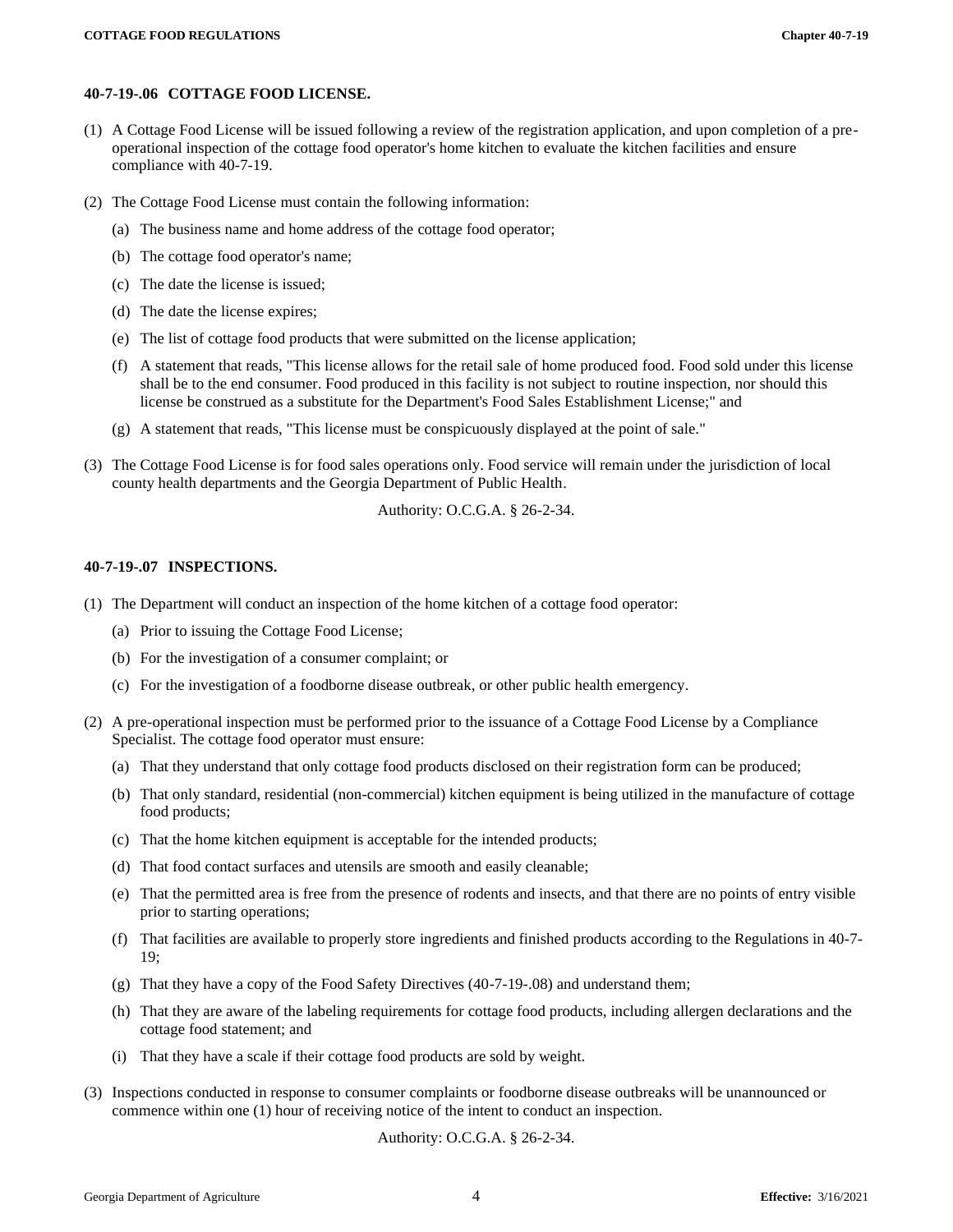<span id="page-5-0"></span>**40-7-19-.08 FOOD SAFETY DIRECTIVES.** The Food Safety Directives are public health intervention strategies designed to limit the potential for foodborne disease outbreaks. cottage food operators should follow these directives to help ensure the safety of their products. They represent the minimum best practices required in the production of cottage food products, and cottage food operators are encouraged to contact the Department for additional guidance on food safety issues.

- (1) Handwashing.
	- (a) Employees involved with the preparation and packaging of cottage food products should clean their hands and exposed portions of their arms before starting food processing and after any activity that renders the hands unsanitary.
	- (b) Liquid soap, paper towels, and water warm to the touch should be used for handwashing, and these should always be available at the handwashing sink.
- (2) Bare-Hand Contact with Ready-to-Eat Foods. Bare-hand contact with ready-to-eat foods should be avoided at all costs. Single-service gloves, bakery papers, tongs, or other utensils should be used when handling ready-to-eat foods.
- (3) Hair Restraint and Clean Outer Garments. Hair restraints and clean outer garments must be worn by all persons in the permitted area during processing, preparing, packaging, or handling of cottage food products.
- (4) Eating, Drinking, or Using Tobacco. No cottage food operator or employee under the cottage food operator's direct supervision should eat, drink, or use any form of tobacco in the permitted area during processing, preparing, packaging, or handling of cottage food products.
- (5) Preventing Contamination When Tasting. A cottage food operator or employees under the cottage food operator's direct supervision should not use a utensil more than once to taste cottage food products.
- (6) Employee Health. Employees should not be allowed to prepare or package cottage food products if they have any of the following symptoms:
	- (a) Vomiting;
	- (b) Fever;
	- (c) Diarrhea;
	- (d) Jaundice; or
	- (e) Sore throat with fever.
- (7) Unauthorized Persons. No person other than the cottage food operator or designated employees under the cottage food operator's direct supervision, should be engaged in food processing or handling activities, or be present in the permitted area while preparation, packaging, or handling is occurring.
- (8) Food Contact Surfaces. The food contact surfaces of all equipment and utensils should be clean to the sight and touch before beginning manufacture of cottage food products, and at a minimum frequency while in use to limit the potential for food and ingredient contamination.
- (9) Proper Storage of Ingredients and Finished Products. Cottage food products' ingredients and finished products should be stored separate from the residential food supplies, and in a manner to prevent contamination from the premises and nonemployees.
- (10)Proper Use and Storage of Chemicals. Chemicals should be used according to the label instructions and stored in a manner to prevent contamination of food contact surfaces, ingredients and finished products, single-use articles, and packaging materials.
	- (a) personal care items should not be stored or allowed in the permitted area unless stored in such a manner that does not allow contamination of food or food contact surfaces.
	- (b) Spray bottles should have their contents clearly labeled.
	- (c) Pest control chemicals should not be used in the permitted area.
- (11)Pests. Pests should not be present in the permitted area. These areas should be kept clean to prevent harborage of pests, and the premises should allow for easy visual inspection of pest activity.